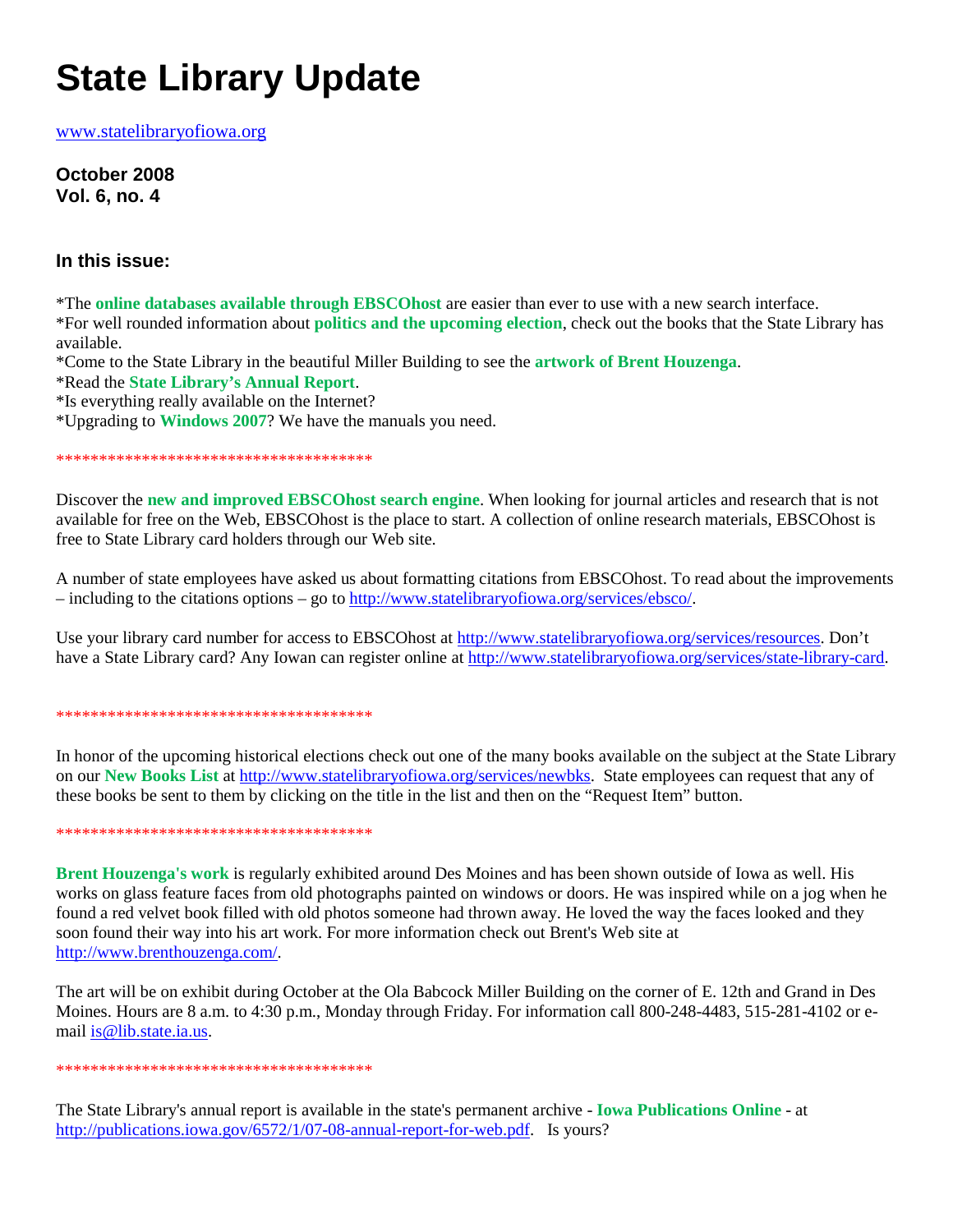Make your annual report permanently available on the Web. To find out how, go to http://publications.jowa.gov/ or contact Margaret Noon, 515-281-4315, 800-248-4483, or margaret.noon@lib.state.ia.us.

## \*\*\*\*\*\*\*\*\*\*\*\*\*\*\*\*\*\*\*\*\*\*\*\*\*\*\*\*\*\*\*\*\*\*\*\*\*

It might seem that everything you need is available for free on the Internet, and there certainly is a lot of great information there. However, State Library staff received almost 3,000 requests for information last fiscal year - information that our patrons could not answer using the Internet. We are frequently asked for information about starting a business in Iowa, for help in the navigating the Code of Iowa, for access to specific journal articles that may be on the Internet for a fee, and for help finding information in older state documents that are not on the Internet.

If you need assistance answering a question contact our skilled reference staff at 515-281-4102, 800-248-4483 or email us at is@lib.state.ia.us.

#### \*\*\*\*\*\*\*\*\*\*\*\*\*\*\*\*\*\*\*\*\*\*\*\*\*\*\*\*\*\*\*\*\*\*\*\*\*

Many workplaces are upgrading their Microsoft Office Suites to **Office 2007**. The State Library has user manuals for Microsoft Office 2007 Word, Excel, and Outlook for those users who want to get the most out of this powerful software.

These user manuals are available for check out from the State Library's collection. State employees may request that any of these items be sent to them. To do so, please fill out the Request an Item form at http://www.statelibraryofiowa.org/services/bkrequest.

Don't have a State Library card? Any Iowan can register online at http://www.statelibraryofiowa.org/services/statelibrary-card.

# *Special Edition Using Microsoft Office Word 2007* by Faithe Wempen

This manual will help you build solid skills to create the documents you need right now, and expert-level guidance for leveraging Word's most advanced features whenever you need them.

- Come up to speed quickly with the new Word 2007 Ribbon interface
- Streamline document formatting with styles, templates, and themes
- Collaborate with others using comments and tracked changes
- Master mail merges, master documents, and other advanced features
- Manage large documents with indexes, TOCs, and automatically numbered references
- Use fields and forms to collect and manage information
- Illustrate key concepts with SmartArt diagrams
- Create and apply custom themes that control fonts, color schemes, and effects
- Manage academic research citations and generate bibliographies in any popular documentation format

# **Microsoft Office Excel 2007 Inside Out** by Mark Dodge and Craig Stinson

Learn everything you need to know for working with Microsoft Office Excel 2007--from the inside out! This book packs hundreds of time-saving solutions, troubleshooting tips, and workarounds for using Office Excel 2007--all in concise, fast-answer format. Whether you are upgrading from Office 97 or Office 2003, you'll be able to dig in to the work-ready resources that help you take your Office Excel 2007 experience to the next level.

This information-packed complete reference shows you how to get the most out of Office Excel 2007. You will learn how to navigate the product's new features and capabilities, including the new formatting and editing advances such as Live Preview. You'll explore new graphics capabilities, master the charting interface, and learn how to create dynamic lists with PivotTable® reports. You'll even learn how to automate Office Excel with macros, custom functions, and more.

Microsoft Office Outlook 2007 Inside Out by Jim Boyce, Beth Sheresh and Doug Sheresh